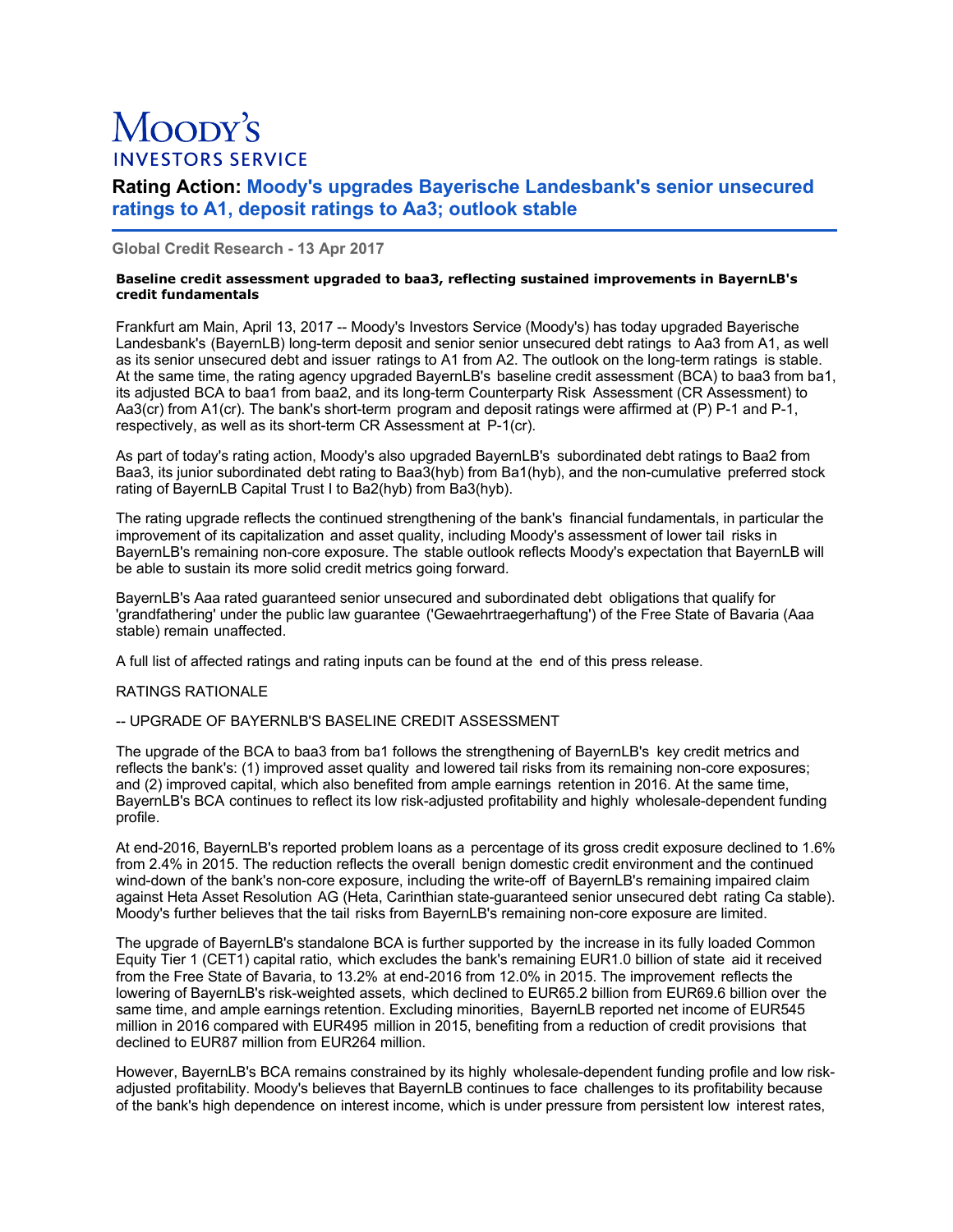as well as general cost inflation pressure.

#### -- UPGRADE OF LONG-TERM RATINGS

The upgrade of BayernLB's long-term ratings by one notch follows the one-notch upgrade of the bank's BCA. BayernLB's long-term ratings reflect: (1) its standalone baa3 BCA and baa1 Adjusted BCA, incorporating Moody's unchanged assessment of a high probability of BayernLB receiving affiliate support from Sparkassen-Finanzgruppe (S-Finanzgruppe, Corporate Family Rating Aa2 stable, BCA a2), which continues to result in two notches of rating uplift; (2) the unchanged results of Moody's Advanced Loss Given Failure (LGF) analysis, which provides three notches of uplift to the bank's deposit ratings and two notches of uplift to its senior unsecured debt ratings from its adjusted BCA; and (3) the rating agency's unchanged assumption of "moderate" government support, resulting in one notch of additional rating uplift for BayernLB's long-term ratings. In combination, these assumptions result in four notches of uplift to BayernLB's deposit ratings and three notches of uplift to the bank's senior unsecured debt ratings from its adjusted BCA.

#### -- RATIONALE FOR THE STABLE OUTLOOK

The stable outlook on BayernLB's long-term ratings reflects Moody's expectation that the bank will be able to sustain its improved credit profile, which will be supported by the benign domestic operating environment over the next 12 to 18 months, despite continued pressures from the persistent low interest-rate environment on the bank's earnings.

#### WHAT WOULD MOVE THE RATING UP / DOWN

An upgrade of BayernLB's long-term ratings could be triggered following (1) a two notch upgrade of the bank's standalone BCA which would be needed to trigger upwards pressure on the bank's baa1 adjusted BCA based on high sector support assumptions; and/or (2) a reduction of the expected loss severity following a shift in the bank's funding mix, which could result in higher rating uplift for its senior unsecured debt and issuer ratings as a result of Moody's LGF analysis; the bank's deposit and senior senior unsecured debt ratings already benefit from the highest possible uplift under the Advanced LGF analysis which is three notches and would therefore not benefit from such changes in the bank's funding mix.

An upgrade of BayernLB's BCA could develop from: (1) further improvements in asset risk, including a reduction of sector concentrations; (2) further improvements of its fully-loaded capital ratios and balance sheet leverage; and/or (3) persistent strengthening of recurring earnings.

A downgrade of BayernLB's long-term ratings could be triggered following: (1) a downgrade of the bank's standalone BCA or its adjusted BCA; and/or (2) an increase in the expected loss severity following a shift in the bank's funding mix, which could result in less rating uplift for senior debts and deposits as a result of Moody's LGF analysis.

A downgrade of BayernLB's BCA and adjusted BCA could develop from: (1) a deterioration of credit fundamentals leading to a lowering of the bank's baa3 BCA; (2) a reduction of Moody's affiliate support assumptions from the S-Finanzgruppe or a weakening of the cross-sector support mechanisms.

#### LIST OF AFFECTED RATINGS

Issuer: Bayerische Landesbank

- ..Upgrades:
- ....Long-term Counterparty Risk Assessment, upgraded to Aa3(cr) from A1(cr)
- ....Long-term Bank Deposits, upgraded to Aa3 Stable from A1 Stable
- ....Senior Senior Unsecured Regular Bond/Debenture, upgraded to Aa3 Stable from A1 Stable
- ....Senior Senior Unsecured Medium-Term Note Program, upgraded to (P)Aa3 from (P)A1
- ....Long-term Issuer Rating, upgraded to A1 Stable from A2 Stable
- ....Senior Unsecured Regular Bond/Debenture, upgraded to A1 Stable from A2 Stable
- ....Senior Unsecured Medium-Term Note Program, upgraded to (P)A1 from (P)A2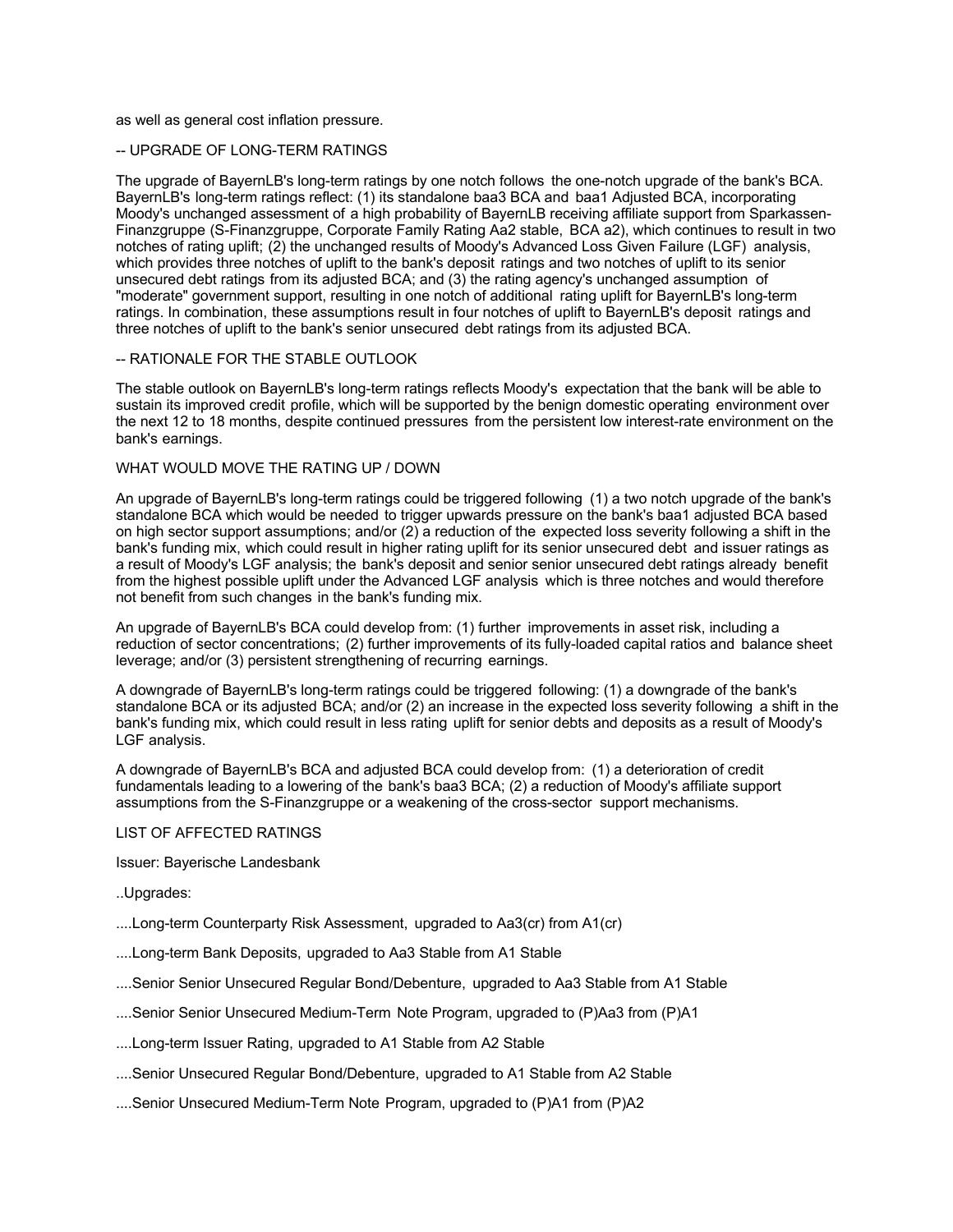- ....Subordinate Medium-Term Note Program, upgraded to (P)Baa2 from (P)Baa3
- ....Subordinate Regular Bond/Debenture, upgraded to Baa2 from Baa3
- ....Junior Subordinated Regular Bond/Debenture, upgraded to Baa3(hyb) from Ba1(hyb)
- ....Adjusted Baseline Credit Assessment, upgraded to baa1 from baa2
- ....Baseline Credit Assessment, upgraded to baa3 from ba1
- ..Affirmations:
- ....Short-term Counterparty Risk Assessment, affirmed P-1(cr)
- ....Short-term Bank Deposits, affirmed P-1
- ....Other Short Term (MTN), affirmed (P)P-1
- ....Commercial Paper, affirmed P-1
- ..Outlook Action:
- ....Outlook remains Stable
- Issuer: Bayerische Landesbank, (London Branch)
- ..Upgrades:
- ....Long-term Counterparty Risk Assessment, upgraded to Aa3(cr) from A1(cr)
- ....Long-term Bank Deposits, upgraded to Aa3 Stable from A1 Stable
- ....Senior Unsecured Medium-Term Note Program, upgraded to (P)A1 from (P)A2
- ....Subordinate Medium-Term Note Program, upgraded to (P)Baa2 from (P)Baa3
- ..Affirmations:
- ....Short-term Counterparty Risk Assessment, affirmed P-1(cr)
- ..Outlook Action:
- ....Outlook remains Stable
- Issuer: Bayerische Landesbank, (New York Branch)
- ..Upgrades:
- ....Long-term Counterparty Risk Assessment, upgraded to Aa3(cr) from A1(cr)
- ....Long-term Bank Deposits, upgraded to Aa3 Stable from A1 Stable
- ....Senior Senior Unsecured Regular Bond/Debenture, upgraded to Aa3 Stable from A1 Stable
- ....Senior Senior Unsecured Medium-Term Note Program, upgraded to (P)Aa3 from (P)A1
- ....Senior Unsecured Regular Bond/Debenture, upgraded to A1 Stable from A2 Stable
- ..Affirmation:
- ....Short-term Counterparty Risk Assessment, affirmed P-1(cr)
- ..Outlook Action:
- ....Outlook remains Stable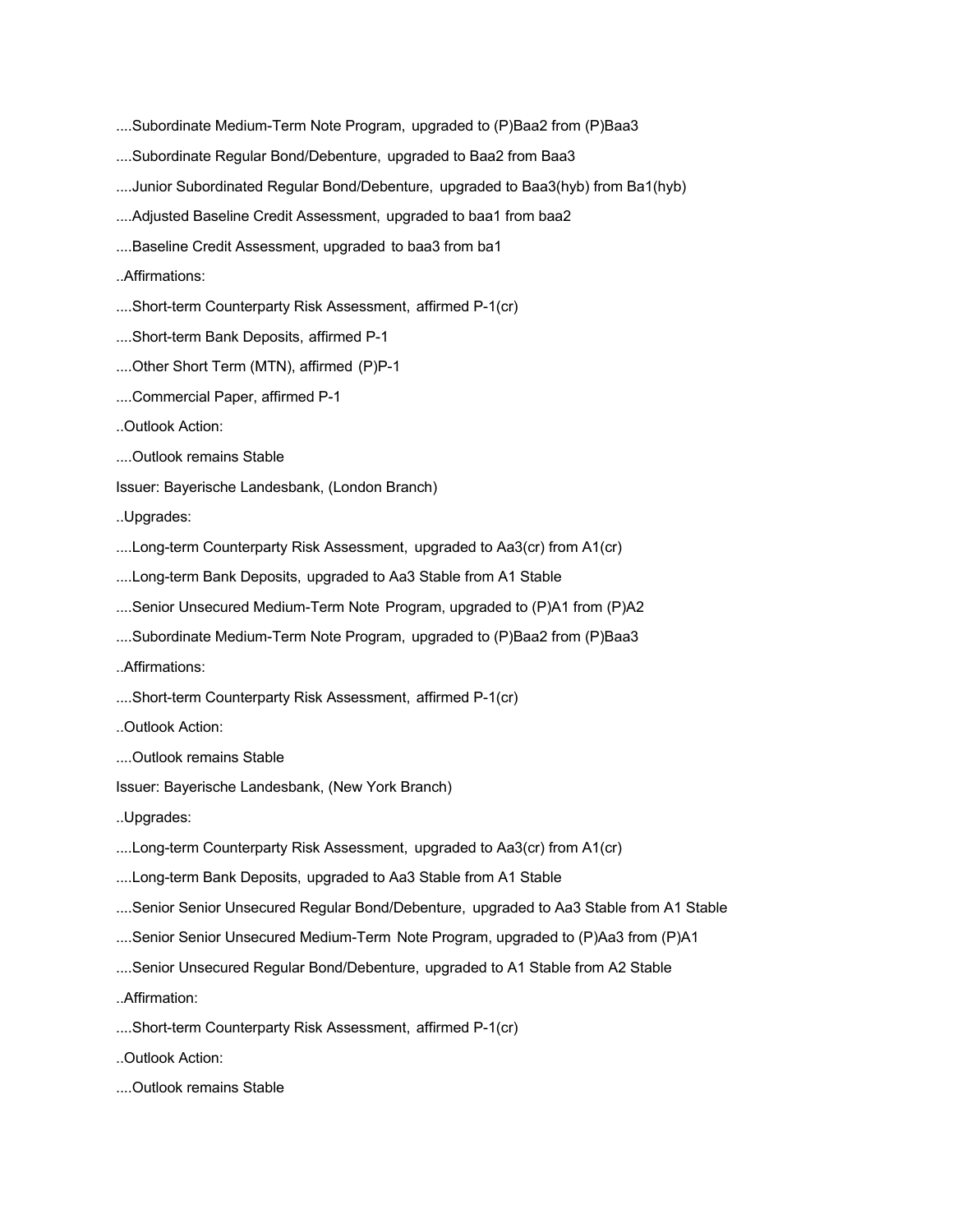Issuer: Bayerische Landesbank, (Paris Branch)

..Upgrades:

....Long-term Counterparty Risk Assessment, upgraded to Aa3(cr) from A1(cr)

....Senior Unsecured Medium-Term Note Program, upgraded to (P)A1 from (P)A2

....Subordinate Medium-Term Note Program, upgraded to (P)Baa2 from (P)Baa3

....Long-term Bank Deposits, upgraded to Aa3 Stable from A1 Stable

..Affirmation:

....Short-term Counterparty Risk Assessment, affirmed P-1(cr)

..Outlook Action:

....Outlook remains Stable

Issuer: BayernLB Capital Trust I

..Upgrade:

....Pref. Stock Non-cumulative, upgraded to Ba2(hyb) from Ba3(hyb)

..Outlook Action:

....No Outlook assigned

#### PRINCIPAL METHODOLOGY

The principal methodology used in these ratings was Banks published in January 2016. Please see the Rating Methodologies page on www.moodys.com for a copy of this methodology.

#### REGULATORY DISCLOSURES

For ratings issued on a program, series or category/class of debt, this announcement provides certain regulatory disclosures in relation to each rating of a subsequently issued bond or note of the same series or category/class of debt or pursuant to a program for which the ratings are derived exclusively from existing ratings in accordance with Moody's rating practices. For ratings issued on a support provider, this announcement provides certain regulatory disclosures in relation to the credit rating action on the support provider and in relation to each particular credit rating action for securities that derive their credit ratings from the support provider's credit rating. For provisional ratings, this announcement provides certain regulatory disclosures in relation to the provisional rating assigned, and in relation to a definitive rating that may be assigned subsequent to the final issuance of the debt, in each case where the transaction structure and terms have not changed prior to the assignment of the definitive rating in a manner that would have affected the rating. For further information please see the ratings tab on the issuer/entity page for the respective issuer on www.moodys.com.

For any affected securities or rated entities receiving direct credit support from the primary entity(ies) of this credit rating action, and whose ratings may change as a result of this credit rating action, the associated regulatory disclosures will be those of the guarantor entity. Exceptions to this approach exist for the following disclosures, if applicable to jurisdiction: Ancillary Services, Disclosure to rated entity, Disclosure from rated entity.

Regulatory disclosures contained in this press release apply to the credit rating and, if applicable, the related rating outlook or rating review.

Please see www.moodys.com for any updates on changes to the lead rating analyst and to the Moody's legal entity that has issued the rating.

Please see the ratings tab on the issuer/entity page on www.moodys.com for additional regulatory disclosures for each credit rating.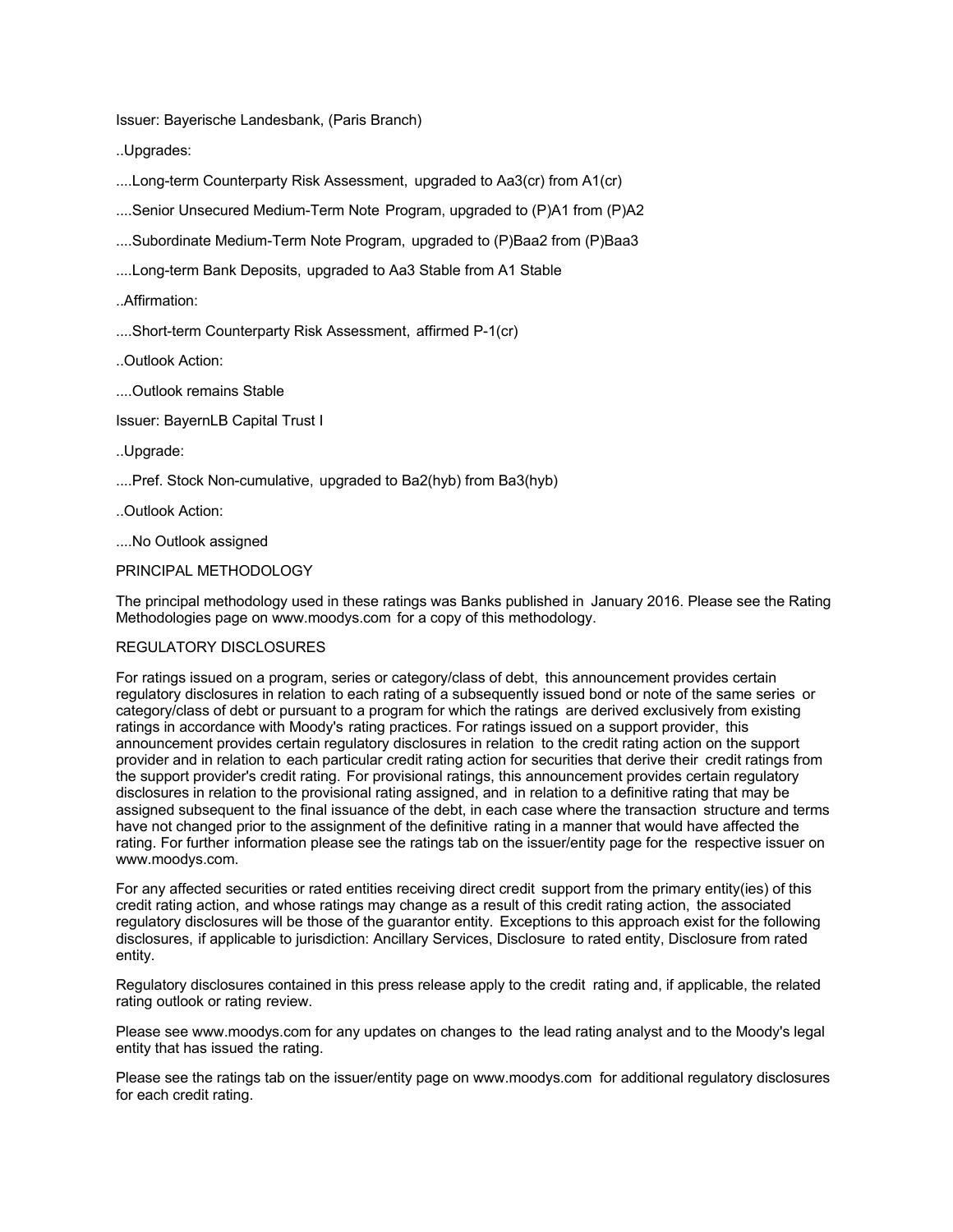Swen Metzler VP - Senior Credit Officer Financial Institutions Group Moody's Deutschland GmbH An der Welle 5 Frankfurt am Main 60322 Germany JOURNALISTS: 44 20 7772 5456 SUBSCRIBERS: 44 20 7772 5454

Carola Schuler MD - Banking Financial Institutions Group JOURNALISTS: 44 20 7772 5456 SUBSCRIBERS: 44 20 7772 5454

Releasing Office: Moody's Deutschland GmbH An der Welle 5 Frankfurt am Main 60322 **Germany** JOURNALISTS: 44 20 7772 5456 SUBSCRIBERS: 44 20 7772 5454



© 2017 Moody's Corporation, Moody's Investors Service, Inc., Moody's Analytics, Inc. and/or their licensors and affiliates (collectively, "MOODY'S"). All rights reserved.

**CREDIT RATINGS ISSUED BY MOODY'S INVESTORS SERVICE, INC. AND ITS RATINGS AFFILIATES ("MIS") ARE MOODY'S CURRENT OPINIONS OF THE RELATIVE FUTURE CREDIT RISK OF ENTITIES, CREDIT COMMITMENTS, OR DEBT OR DEBT-LIKE SECURITIES, AND MOODY'S PUBLICATIONS MAY INCLUDE MOODY'S CURRENT OPINIONS OF THE RELATIVE FUTURE CREDIT RISK OF ENTITIES, CREDIT COMMITMENTS, OR DEBT OR DEBT-LIKE SECURITIES. MOODY'S DEFINES CREDIT RISK AS THE RISK THAT AN ENTITY MAY NOT MEET ITS CONTRACTUAL, FINANCIAL OBLIGATIONS AS THEY COME DUE AND ANY ESTIMATED FINANCIAL LOSS IN THE EVENT OF DEFAULT. CREDIT RATINGS DO NOT ADDRESS ANY OTHER RISK, INCLUDING BUT NOT LIMITED TO: LIQUIDITY RISK, MARKET VALUE RISK, OR PRICE VOLATILITY. CREDIT RATINGS AND MOODY'S OPINIONS INCLUDED IN MOODY'S PUBLICATIONS ARE NOT STATEMENTS OF CURRENT OR HISTORICAL FACT. MOODY'S PUBLICATIONS MAY ALSO INCLUDE QUANTITATIVE MODEL-BASED ESTIMATES OF CREDIT RISK AND RELATED OPINIONS OR COMMENTARY PUBLISHED BY MOODY'S ANALYTICS, INC. CREDIT RATINGS AND MOODY'S PUBLICATIONS DO NOT CONSTITUTE OR PROVIDE INVESTMENT OR FINANCIAL ADVICE, AND CREDIT RATINGS AND MOODY'S PUBLICATIONS ARE NOT AND DO NOT PROVIDE RECOMMENDATIONS TO PURCHASE, SELL, OR HOLD PARTICULAR SECURITIES. NEITHER CREDIT RATINGS NOR MOODY'S PUBLICATIONS COMMENT ON THE SUITABILITY OF AN INVESTMENT FOR ANY PARTICULAR INVESTOR. MOODY'S ISSUES ITS CREDIT RATINGS AND PUBLISHES MOODY'S PUBLICATIONS WITH THE EXPECTATION AND UNDERSTANDING THAT EACH INVESTOR WILL, WITH DUE CARE, MAKE ITS OWN STUDY AND EVALUATION OF EACH SECURITY THAT IS UNDER CONSIDERATION FOR PURCHASE, HOLDING, OR SALE.**

MOODY'S CREDIT RATINGS AND MOODY'S PUBLICATIONS ARE NOT INTENDED FOR USE BY RETAIL INVESTORS AND IT WOULD BE RECKLESS AND INAPPROPRIATE FOR RETAIL INVESTORS TO USE MOODY'S CREDIT RATINGS OR MOODY'S PUBLICATIONS WHEN MAKING AN INVESTMENT DECISION. IF IN DOUBT YOU SHOULD CONTACT YOUR FINANCIAL OR OTHER PROFESSIONAL ADVISER.

ALL INFORMATION CONTAINED HEREIN IS PROTECTED BY LAW, INCLUDING BUT NOT LIMITED TO,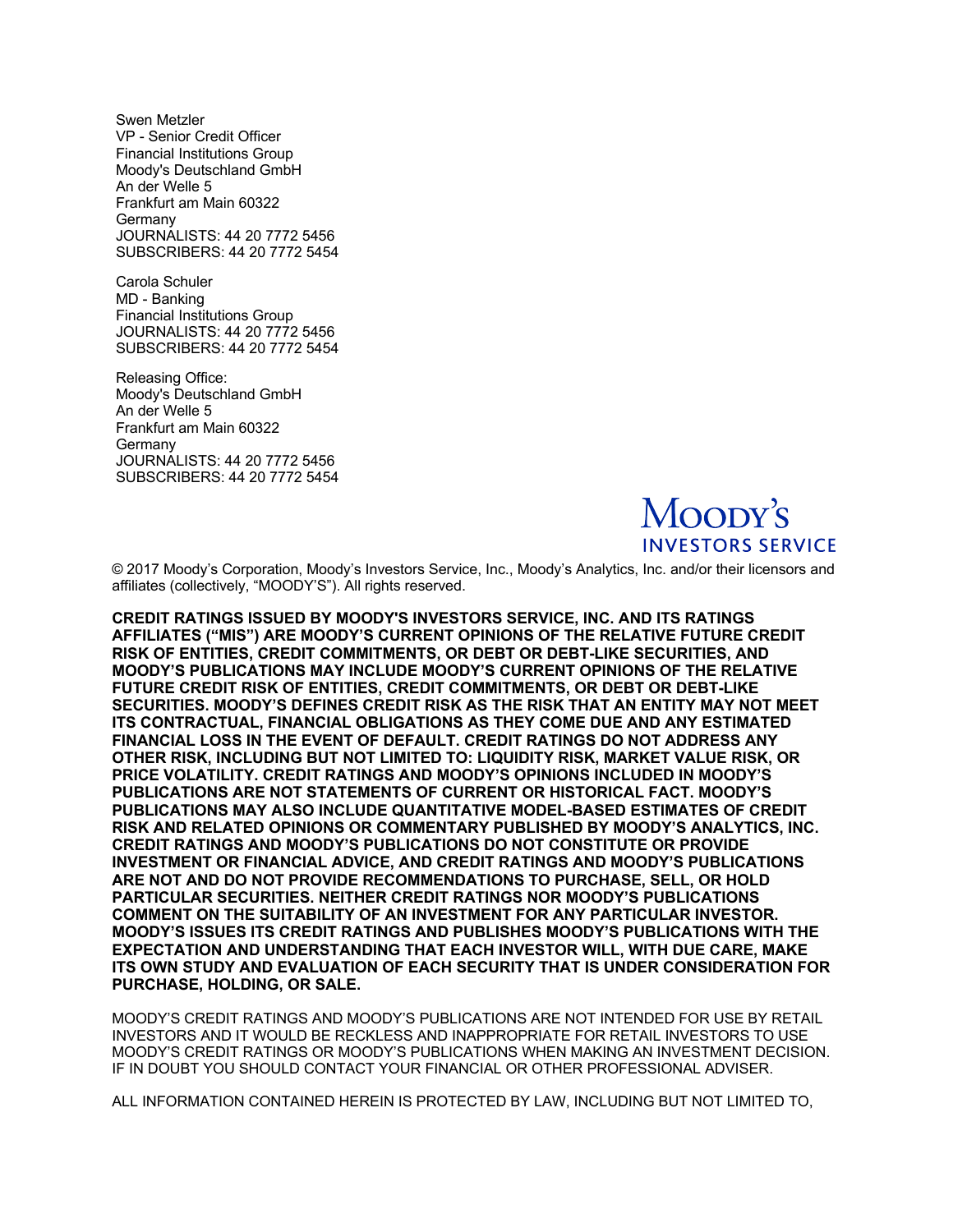COPYRIGHT LAW, AND NONE OF SUCH INFORMATION MAY BE COPIED OR OTHERWISE REPRODUCED, REPACKAGED, FURTHER TRANSMITTED, TRANSFERRED, DISSEMINATED, REDISTRIBUTED OR RESOLD, OR STORED FOR SUBSEQUENT USE FOR ANY SUCH PURPOSE, IN WHOLE OR IN PART, IN ANY FORM OR MANNER OR BY ANY MEANS WHATSOEVER, BY ANY PERSON WITHOUT MOODY'S PRIOR WRITTEN CONSENT.

All information contained herein is obtained by MOODY'S from sources believed by it to be accurate and reliable. Because of the possibility of human or mechanical error as well as other factors, however, all information contained herein is provided "AS IS" without warranty of any kind. MOODY'S adopts all necessary measures so that the information it uses in assigning a credit rating is of sufficient quality and from sources MOODY'S considers to be reliable including, when appropriate, independent third-party sources. However, MOODY'S is not an auditor and cannot in every instance independently verify or validate information received in the rating process or in preparing the Moody's publications.

To the extent permitted by law, MOODY'S and its directors, officers, employees, agents, representatives, licensors and suppliers disclaim liability to any person or entity for any indirect, special, consequential, or incidental losses or damages whatsoever arising from or in connection with the information contained herein or the use of or inability to use any such information, even if MOODY'S or any of its directors, officers, employees, agents, representatives, licensors or suppliers is advised in advance of the possibility of such losses or damages, including but not limited to: (a) any loss of present or prospective profits or (b) any loss or damage arising where the relevant financial instrument is not the subject of a particular credit rating assigned by MOODY'S.

To the extent permitted by law, MOODY'S and its directors, officers, employees, agents, representatives, licensors and suppliers disclaim liability for any direct or compensatory losses or damages caused to any person or entity, including but not limited to by any negligence (but excluding fraud, willful misconduct or any other type of liability that, for the avoidance of doubt, by law cannot be excluded) on the part of, or any contingency within or beyond the control of, MOODY'S or any of its directors, officers, employees, agents, representatives, licensors or suppliers, arising from or in connection with the information contained herein or the use of or inability to use any such information.

NO WARRANTY, EXPRESS OR IMPLIED, AS TO THE ACCURACY, TIMELINESS, COMPLETENESS, MERCHANTABILITY OR FITNESS FOR ANY PARTICULAR PURPOSE OF ANY SUCH RATING OR OTHER OPINION OR INFORMATION IS GIVEN OR MADE BY MOODY'S IN ANY FORM OR MANNER WHATSOEVER.

Moody's Investors Service, Inc., a wholly-owned credit rating agency subsidiary of Moody's Corporation ("MCO"), hereby discloses that most issuers of debt securities (including corporate and municipal bonds, debentures, notes and commercial paper) and preferred stock rated by Moody's Investors Service, Inc. have, prior to assignment of any rating, agreed to pay to Moody's Investors Service, Inc. for appraisal and rating services rendered by it fees ranging from \$1,500 to approximately \$2,500,000. MCO and MIS also maintain policies and procedures to address the independence of MIS's ratings and rating processes. Information regarding certain affiliations that may exist between directors of MCO and rated entities, and between entities who hold ratings from MIS and have also publicly reported to the SEC an ownership interest in MCO of more than 5%, is posted annually at [www.moodys.com](https://www.moodys.com/) under the heading "Investor Relations — Corporate Governance — Director and Shareholder Affiliation Policy."

Additional terms for Australia only: Any publication into Australia of this document is pursuant to the Australian Financial Services License of MOODY'S affiliate, Moody's Investors Service Pty Limited ABN 61 003 399 657AFSL 336969 and/or Moody's Analytics Australia Pty Ltd ABN 94 105 136 972 AFSL 383569 (as applicable). This document is intended to be provided only to "wholesale clients" within the meaning of section 761G of the Corporations Act 2001. By continuing to access this document from within Australia, you represent to MOODY'S that you are, or are accessing the document as a representative of, a "wholesale client" and that neither you nor the entity you represent will directly or indirectly disseminate this document or its contents to "retail clients" within the meaning of section 761G of the Corporations Act 2001. MOODY'S credit rating is an opinion as to the creditworthiness of a debt obligation of the issuer, not on the equity securities of the issuer or any form of security that is available to retail investors. It would be reckless and inappropriate for retail investors to use MOODY'S credit ratings or publications when making an investment decision. If in doubt you should contact your financial or other professional adviser.

Additional terms for Japan only: Moody's Japan K.K. ("MJKK") is a wholly-owned credit rating agency subsidiary